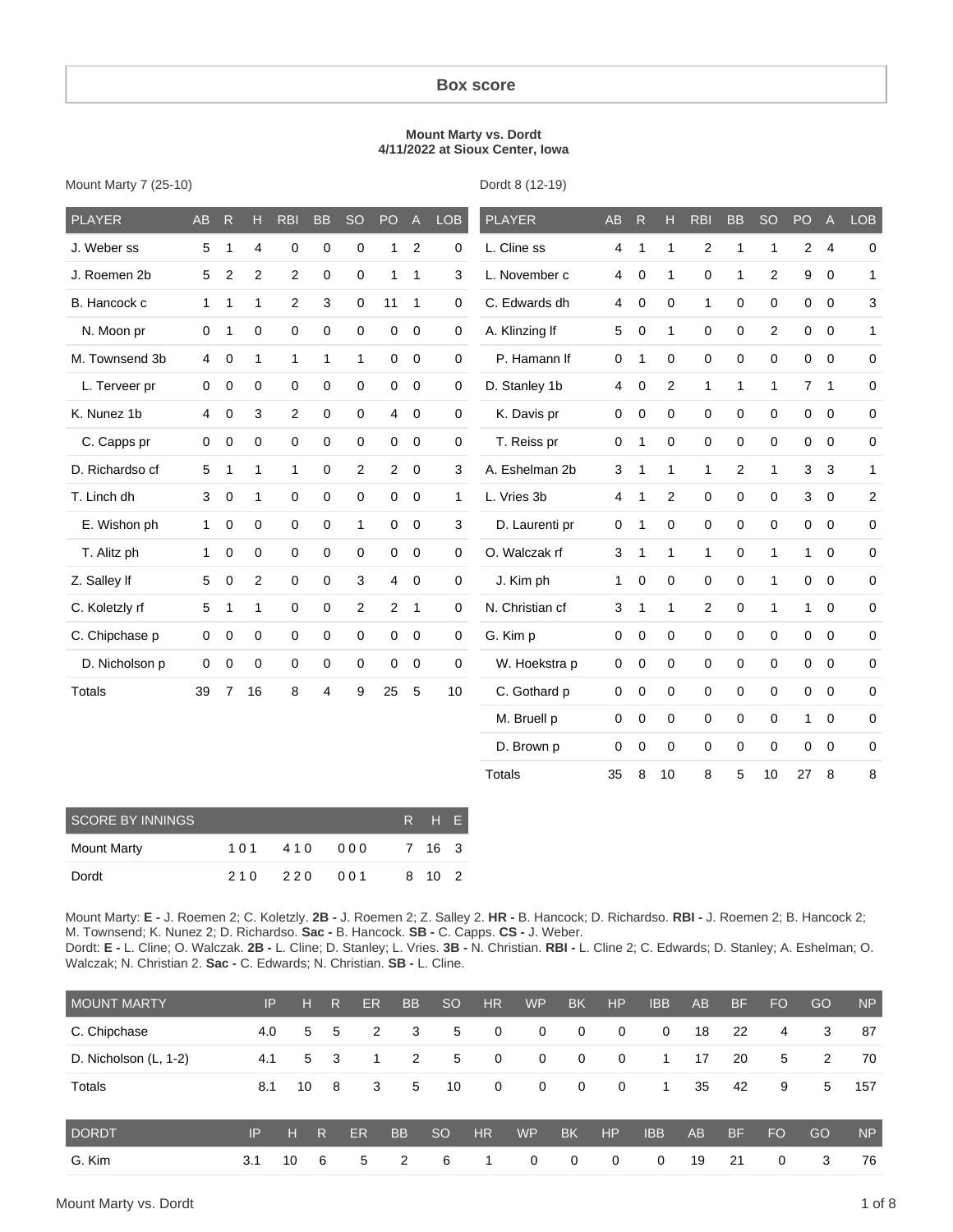| W. Hoekstra       | 2.0 |                | 4 1                     |             | $\mathbf{0}$            | $\overline{0}$ | $\sim$ 1                | $\overline{0}$          | $\overline{0}$          | $\overline{0}$           | $\overline{0}$ | - 8                     | 9                          | - 3            | -1             | 23  |
|-------------------|-----|----------------|-------------------------|-------------|-------------------------|----------------|-------------------------|-------------------------|-------------------------|--------------------------|----------------|-------------------------|----------------------------|----------------|----------------|-----|
| C. Gothard        | 0.0 | $\mathbf{0}$   | $\overline{\mathbf{0}}$ | $\mathbf 0$ | $\overline{1}$          | $\overline{0}$ | $\overline{0}$          | $\overline{\mathbf{0}}$ | $\overline{\mathbf{0}}$ | $\overline{1}$           | $\overline{0}$ | $\overline{\mathbf{0}}$ | $\overline{\phantom{a}}$ 2 | $\overline{0}$ | $\overline{0}$ | - 9 |
| M. Bruell         | 1.2 | $\overline{1}$ | $\overline{0}$          | $\mathbf 0$ | $\overline{1}$          | $\overline{2}$ | $\overline{\mathbf{0}}$ | $\overline{\mathbf{0}}$ | $\overline{\mathbf{0}}$ | $\overline{\phantom{0}}$ | $\overline{0}$ | 6                       | $\overline{7}$             | -3             | $\overline{0}$ | -20 |
| D. Brown (W, 1-0) | 2.0 | $\overline{1}$ | $\overline{0}$          | $\mathbf 0$ | $\overline{\mathbf{0}}$ | $\sim$ 1       | $\overline{0}$          | $\overline{0}$          | $\overline{\mathbf{0}}$ | $\overline{\phantom{0}}$ | $\overline{0}$ | - 6                     | 6                          | $\overline{1}$ | 3              | 19  |
| Totals            | 9.0 | 16             | $\overline{7}$          | 6           | $\overline{4}$          | 9              | $\overline{2}$          | $\Omega$                | $\overline{0}$          | $\sim$ 1                 | $\overline{0}$ | 39                      | 45                         |                |                | 147 |

Mount Marty: **Batters Faced -** C. Chipchase 22; D. Nicholson 20.

Dordt: **Batters Faced -** G. Kim 21; W. Hoekstra 9; C. Gothard 2; M. Bruell 7; D. Brown 6. **HBP -** C. Gothard.

#### **Start:** 4:00 PM **Duration:** 3:11 **Attendance:** 0

Weather: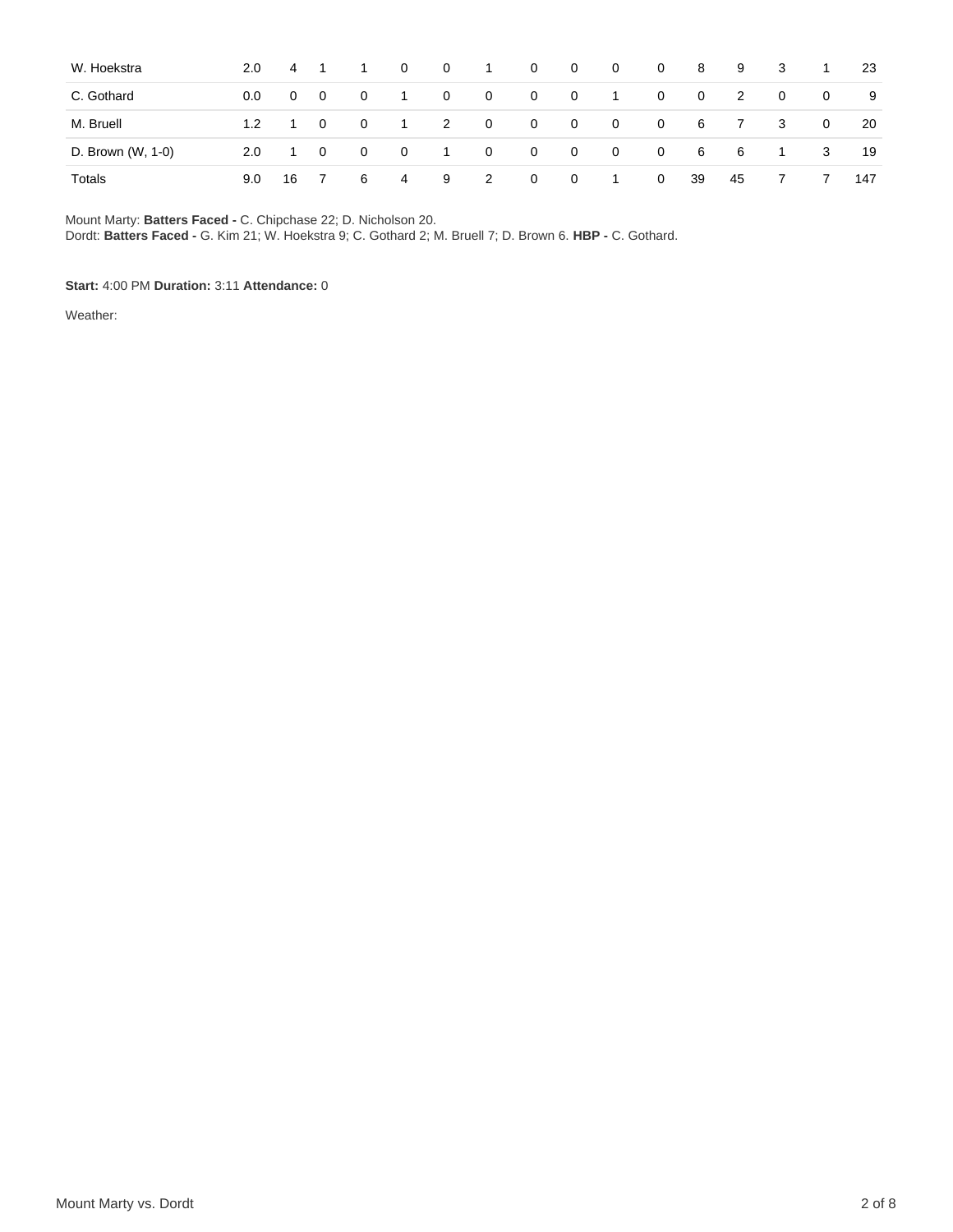# **Scoring Summary**

| <b>INNINGS</b>            | <b>PLAY</b>                                                                                                   | $V - H$ |
|---------------------------|---------------------------------------------------------------------------------------------------------------|---------|
| <b>Mount Marty</b><br>1st | K. Nunez singled to center field, RBI; N. Moon advanced to third; J. Roemen scored.                           | $1 - 0$ |
| Dordt<br>1st              | C. Edwards flied out to If, SAC, RBI; L. Cline scored, unearned.                                              | $1 - 1$ |
| Dordt<br>1st              | D. Stanley reached on a fielder's choice, RBI; A. Klinzing out at second c to 2b; P. Hamann scored, unearned. | $1 - 2$ |
| Dordt<br>2 <sub>nd</sub>  | L. Cline reached first on an error by 2b, RBI; L. Vries scored, unearned.                                     | $1 - 3$ |
| <b>Mount Marty</b><br>3rd | M. Townsend singled, advanced to second on an error by rf, RBI; N. Moon scored, unearned.                     | $2 - 3$ |
| <b>Mount Marty</b><br>4th | J. Roemen doubled down the rf line, 2 RBI; J. Weber scored; C. Koletzly scored.                               | $4 - 3$ |
| <b>Mount Marty</b><br>4th | B. Hancock homered, 2 RBI; J. Roemen scored.                                                                  | $6 - 3$ |
| Dordt<br>4th              | N. Christian tripled to right field, RBI; O. Walczak scored.                                                  | $6 - 4$ |
| Dordt<br>4th              | L. Cline grounded out to ss, RBI; N. Christian scored.                                                        | $6 - 5$ |
| <b>Mount Marty</b><br>5th | D. Richardso homered, RBI.                                                                                    | $7 - 5$ |
| Dordt<br>5th              | O. Walczak reached first on an error by 2b, RBI; D. Laurenti advanced to third; A. Eshelman scored, unearned. | $7 - 6$ |
| Dordt<br>5th              | N. Christian flied out to rf, SAC, RBI; D. Laurenti scored, unearned.                                         | $7 - 7$ |
| Dordt<br>9th              | A. Eshelman singled to left field, RBI; T. Reiss scored.                                                      | $7 - 8$ |

# **All Plays**

# **Mount Marty Top of 1st Inning**

| J. Weber singled through the left side. |  |  |
|-----------------------------------------|--|--|
|                                         |  |  |

J. Roemen reached on a fielder's choice; J. Weber out at second 1b to 2b. (1 out)

B. Hancock walked; J. Roemen advanced to second.

N. Moon pinch ran for B. Hancock.

M. Townsend struck out swinging. (2 out)

**K. Nunez singled to center field, RBI; N. Moon advanced to third; J. Roemen scored.**

D. Richardso struck out swinging. (3 out)

**Inning Summary: 1 Runs , 2 Hits , 0 Errors , 2 LOB**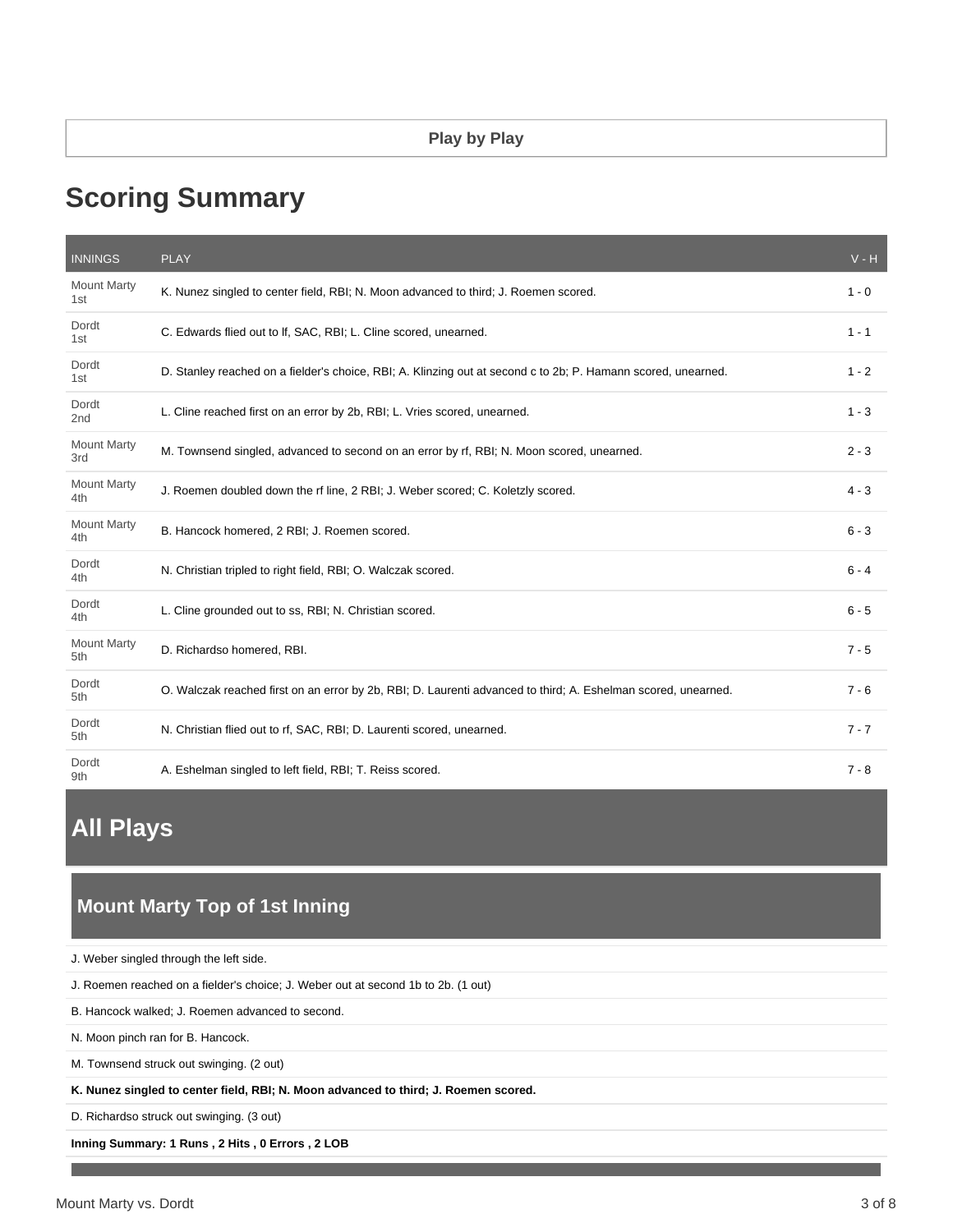### **Dordt Bottom of 1st Inning**

#### B. Hancock to c for N. Moon.

L. Cline walked.

L. Cline Failed pickoff attempt.

L. November reached first on an error by rf, advanced to second; L. Cline advanced to third.

P. Hamann pinch ran for L. November.

**C. Edwards flied out to lf, SAC, RBI; L. Cline scored, unearned.**

A. Klinzing singled through the left side; P. Hamann advanced to third.

**D. Stanley reached on a fielder's choice, RBI; A. Klinzing out at second c to 2b; P. Hamann scored, unearned.**

A. Eshelman struck out swinging. (3 out)

**Inning Summary: 2 Runs , 1 Hits , 1 Errors , 1 LOB**

# **Mount Marty Top of 2nd Inning**

L. November to c for P. Hamann.

T. Linch singled through the right side.

Z. Salley struck out swinging. (1 out)

T. Linch Failed pickoff attempt.

C. Koletzly struck out looking. (2 out)

- T. Linch Failed pickoff attempt.
- J. Weber singled to shortstop; T. Linch advanced to second.
- J. Roemen reached on a fielder's choice; J. Weber advanced to second; T. Linch out at third 3b unassisted.

**Inning Summary: 0 Runs , 2 Hits , 0 Errors , 2 LOB**

# **Dordt Bottom of 2nd Inning**

L. Vries doubled to right field.

L. Vries advanced to third on a passed ball.

- O. Walczak struck out swinging. (1 out)
- N. Christian struck out swinging. (2 out)

**L. Cline reached first on an error by 2b, RBI; L. Vries scored, unearned.**

L. Cline Failed pickoff attempt.

L. Cline Failed pickoff attempt.

L. Cline stole second.

L. November struck out swinging. (3 out)

**Inning Summary: 1 Runs , 1 Hits , 1 Errors , 1 LOB**

# **Mount Marty Top of 3rd Inning**

B. Hancock walked.

N. Moon pinch ran for B. Hancock.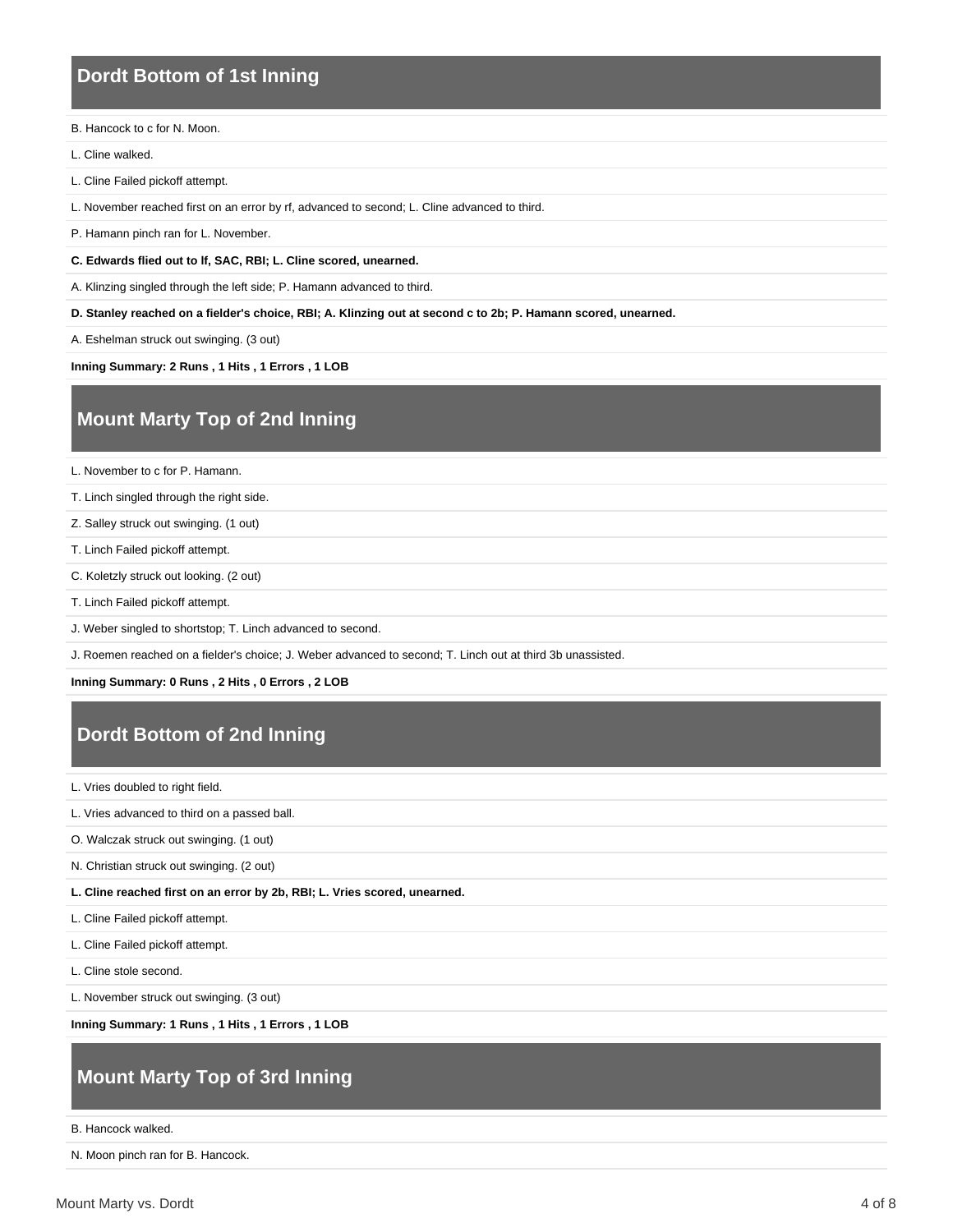#### **M. Townsend singled, advanced to second on an error by rf, RBI; N. Moon scored, unearned.**

K. Nunez singled; M. Townsend advanced to third.

D. Richardso struck out swinging. (1 out)

T. Linch grounded into double play ss to 2b to 1b; K. Nunez out on the play. (3 out)

**Inning Summary: 1 Runs , 2 Hits , 1 Errors , 1 LOB**

# **Dordt Bottom of 3rd Inning**

B. Hancock to c for N. Moon.

C. Edwards flied out to lf. (1 out)

A. Klinzing struck out swinging. (2 out)

D. Stanley walked.

A. Eshelman walked; D. Stanley advanced to second.

L. Vries reached on a fielder's choice; A. Eshelman advanced to second; D. Stanley advanced to third, out at home rf to c.

**Inning Summary: 0 Runs , 0 Hits , 0 Errors , 2 LOB**

### **Mount Marty Top of 4th Inning**

Z. Salley struck out swinging. (1 out)

C. Koletzly singled.

J. Weber singled to center field; C. Koletzly advanced to second.

**J. Roemen doubled down the rf line, 2 RBI; J. Weber scored; C. Koletzly scored.**

**B. Hancock homered, 2 RBI; J. Roemen scored.**

W. Hoekstra to p for G. Kim.

M. Townsend reached first on an error by ss.

L. Terveer pinch ran for M. Townsend.

L. Terveer Failed pickoff attempt.

K. Nunez grounded into double play 2b to ss to 1b; L. Terveer out on the play. (3 out)

**Inning Summary: 4 Runs , 4 Hits , 1 Errors , 0 LOB**

### **Dordt Bottom of 4th Inning**

M. Townsend to 3b for L. Terveer.

O. Walczak singled to third base.

**N. Christian tripled to right field, RBI; O. Walczak scored.**

**L. Cline grounded out to ss, RBI; N. Christian scored.**

L. November singled through the left side.

C. Edwards flied out to lf. (2 out)

A. Klinzing flied out to rf. (3 out)

**Inning Summary: 2 Runs , 3 Hits , 0 Errors , 1 LOB**

#### **Mount Marty Top of 5th Inning**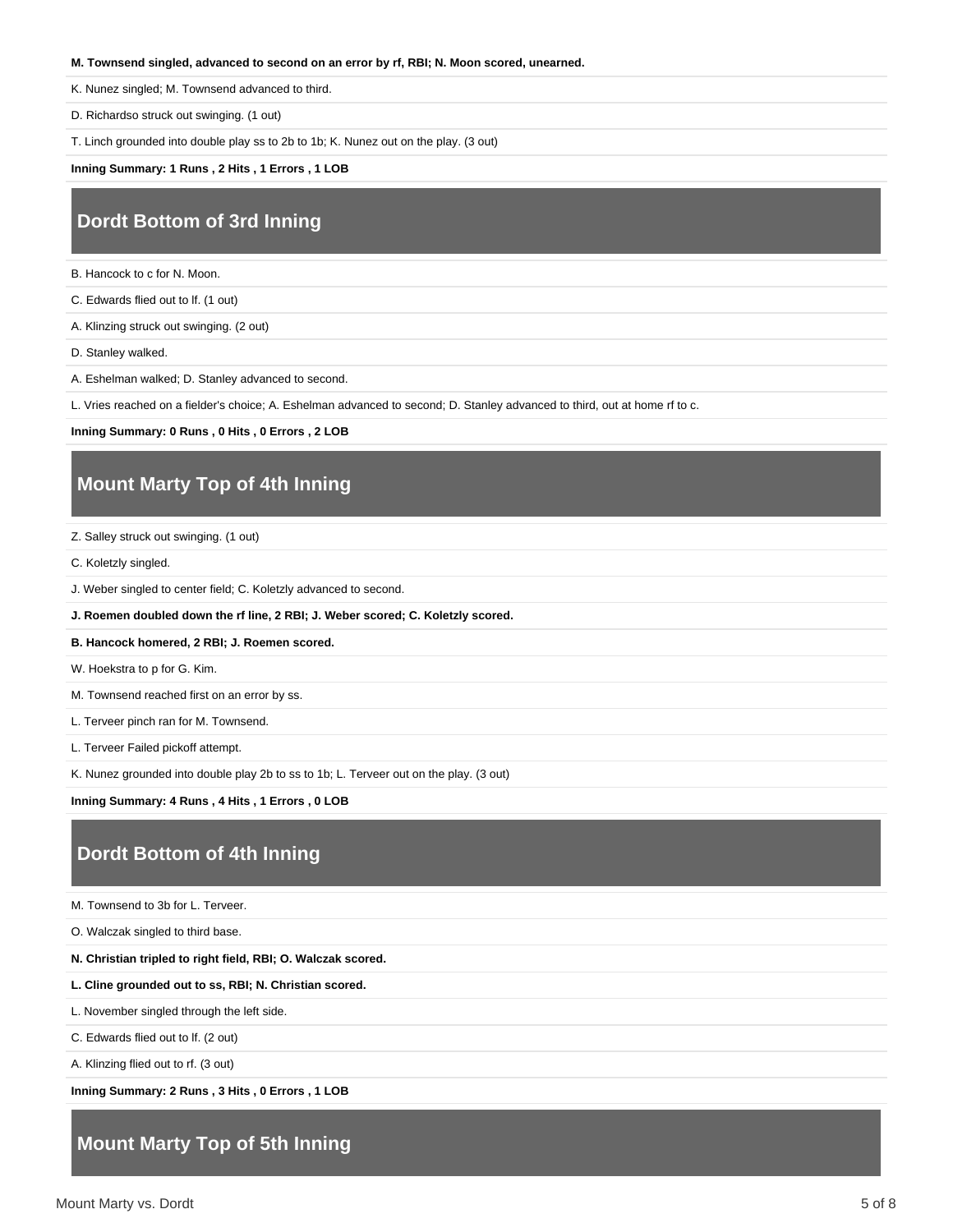**D. Richardso homered, RBI.**

T. Linch popped up to 1b. (1 out)

Z. Salley doubled to left field.

C. Koletzly popped up to 1b. (2 out)

J. Weber singled.

J. Weber out at second 1b unassisted, caught stealing. (3 out)

**Inning Summary: 1 Runs , 3 Hits , 0 Errors , 2 LOB**

# **Dordt Bottom of 5th Inning**

D. Nicholson to p for C. Chipchase.

D. Stanley struck out swinging. (1 out)

A. Eshelman walked.

- A. Eshelman Failed pickoff attempt.
- L. Vries singled to right field; A. Eshelman advanced to second.

D. Laurenti pinch ran for L. Vries.

**O. Walczak reached first on an error by 2b, RBI; D. Laurenti advanced to third; A. Eshelman scored, unearned.**

#### **N. Christian flied out to rf, SAC, RBI; D. Laurenti scored, unearned.**

L. Cline doubled; O. Walczak advanced to third.

L. November was intentionally walked.

C. Edwards grounded out to 1b unassisted. (3 out)

**Inning Summary: 2 Runs , 2 Hits , 1 Errors , 3 LOB**

# **Mount Marty Top of 6th Inning**

L. Vries to 3b for D. Laurenti.

J. Roemen doubled to left field.

B. Hancock flied out to rf, SAC; J. Roemen advanced to third. (1 out)

C. Gothard to p for W. Hoekstra.

M. Townsend walked.

K. Nunez hit by pitch, RBI; M. Townsend advanced to second.

M. Bruell to p for C. Gothard.

D. Richardso fouled out to 3b. (2 out)

E. Wishon pinch hit for T. Linch.

E. Wishon struck out swinging. (3 out)

**Inning Summary: 0 Runs , 1 Hits , 0 Errors , 3 LOB**

### **Dordt Bottom of 6th Inning**

A. Klinzing struck out looking. (1 out)

D. Stanley singled through the right side.

K. Davis pinch ran for D. Stanley.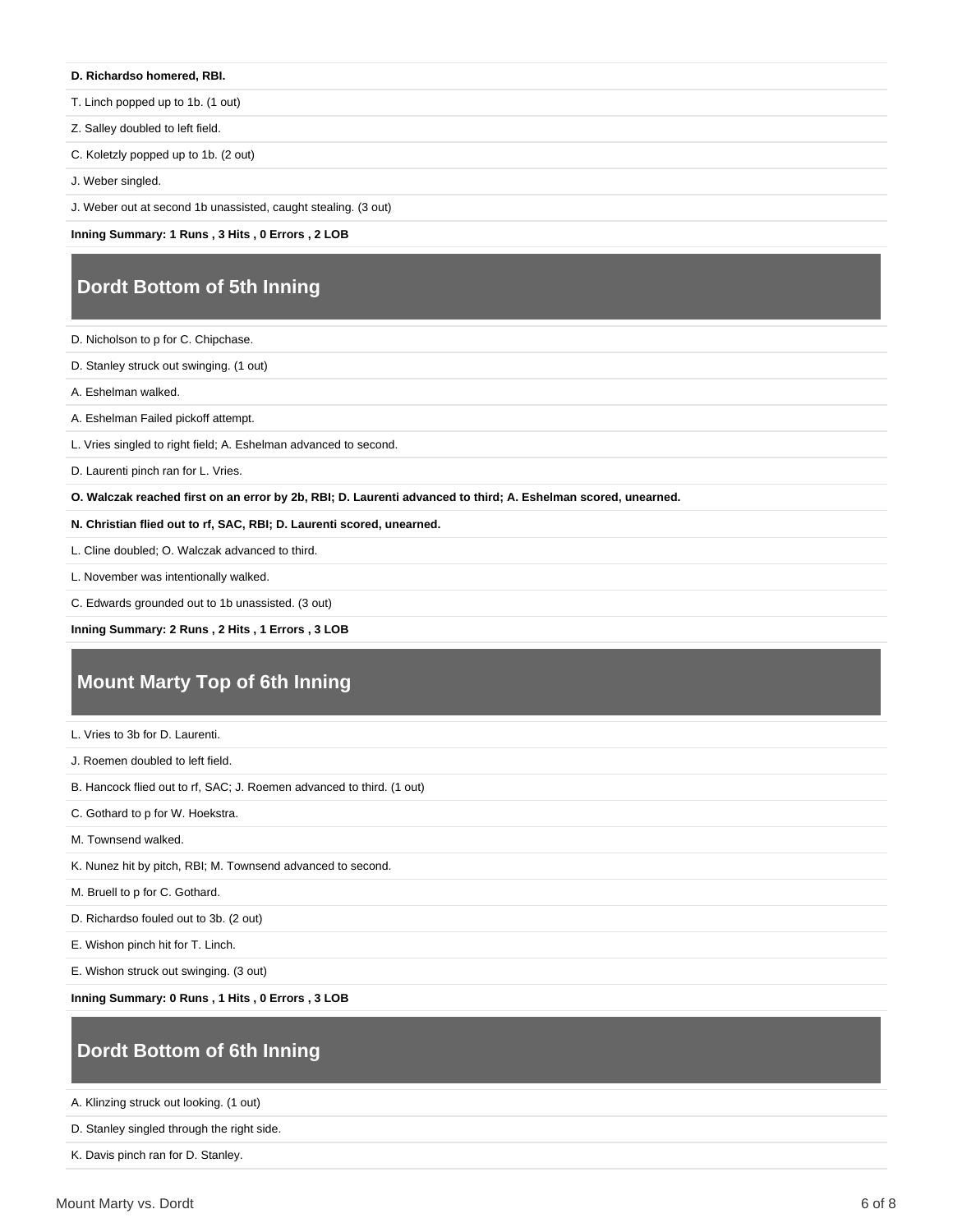#### **Inning Summary: 0 Runs , 1 Hits , 0 Errors , 0 LOB**

# **Mount Marty Top of 7th Inning**

P. Hamann to lf for A. Klinzing.

- D. Stanley pinch ran for K. Davis.
- D. Stanley to 1b.
- Z. Salley doubled to left field.
- C. Koletzly struck out swinging. (1 out)
- J. Weber flied out to cf. (2 out)
- J. Roemen popped up to p. (3 out)

**Inning Summary: 0 Runs , 1 Hits , 0 Errors , 1 LOB**

### **Dordt Bottom of 7th Inning**

L. Vries flied out to cf. (1 out)

- J. Kim pinch hit for O. Walczak.
- J. Kim struck out swinging. (2 out)
- N. Christian flied out to lf. (3 out)

**Inning Summary: 0 Runs , 0 Hits , 0 Errors , 0 LOB**

### **Mount Marty Top of 8th Inning**

O. Walczak pinch hit for J. Kim.

O. Walczak to rf.

B. Hancock walked.

N. Moon pinch ran for B. Hancock.

- D. Brown to p for M. Bruell.
- M. Townsend grounded into double play 2b to ss to 1b; N. Moon out on the play. (2 out)

K. Nunez singled down the lf line.

C. Capps pinch ran for K. Nunez.

C. Capps stole second.

D. Richardso reached on a fielder's choice; C. Capps out at third 3b unassisted. (3 out)

**Inning Summary: 0 Runs , 1 Hits , 0 Errors , 1 LOB**

### **Dordt Bottom of 8th Inning**

B. Hancock to c for N. Moon.

K. Nunez to 1b for C. Capps.

L. Cline struck out swinging. (1 out)

L. November struck out looking. (2 out)

C. Edwards flied out to cf. (3 out)